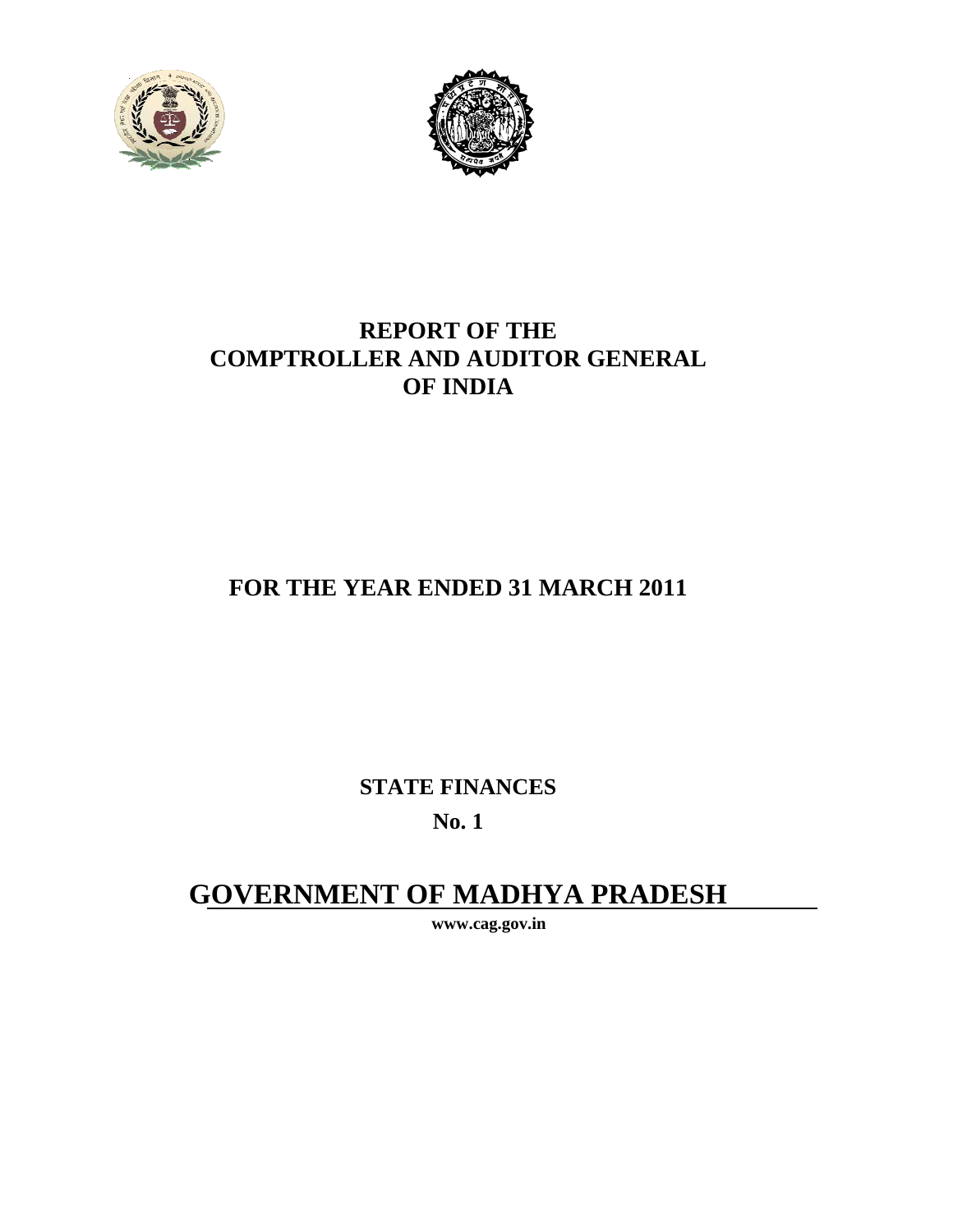## **TABLE OF CONTENTS**

| <b>Description</b>                                                                      | Paragraph | Page No. |
|-----------------------------------------------------------------------------------------|-----------|----------|
| Preface                                                                                 |           | vii      |
| <b>Executive Summary</b>                                                                |           | ix       |
| <b>CHAPTER-I</b>                                                                        |           |          |
| <b>FINANCES OF THE STATE GOVERNMENT</b>                                                 |           |          |
| <b>Introduction</b>                                                                     | 1.1       | 1        |
| <b>Summary of Fiscal Transactions</b>                                                   | 1.2       | 2        |
| <b>Review of the Fiscal position</b>                                                    | 1.3       | 3        |
| <b>Budget 2010-11</b>                                                                   | 1.4       | 4        |
| <b>Resources of the State</b>                                                           | 1.5       | 5        |
| Resources of the State as per Annual Finance<br><b>Accounts</b>                         | 1.5.1     | 5        |
| Funds transferred to State implementing agencies<br>outside the State budget            | 1.5.2     | 6        |
| <b>Revenue Receipts</b>                                                                 | 1.6       | 7        |
| <b>State's Own Resources</b>                                                            | 1.6.1     | 9        |
| Loss of revenue due to evasion of taxes, write<br>off/waivers                           | 1.6.2     | 11       |
| <b>Revenue Arrears</b>                                                                  | 1.6.3     | 12       |
| <b>Application of resources</b>                                                         | 1.7       | 12       |
| Growth and Composition of Expenditure                                                   | 1.7.1     | 12       |
| <b>Committed Expenditure</b>                                                            | 1.7.2     | 16       |
| Financial Assistance by State Government to local<br>bodies and other institutions      | 1.7.3     | 19       |
| Release and utilisation of Thirteenth Finance<br>Commission grants to local bodies etc. | 1.7.4     | 20       |
| <b>Quality of Expenditure</b>                                                           | 1.8       | 22       |
| Adequacy of Public Expenditure                                                          | 1.8.1     | 22       |
| Efficiency of Expenditure Use                                                           | 1.8.2     | 23       |
| <b>Financial Analysis of Government Expenditure</b><br>and Investments                  | 1.9       | 26       |
| <b>Investment and Returns</b>                                                           | 1.9.1     | 27       |
| Loans and Advances by the State Government                                              | 1.9.2     | 27       |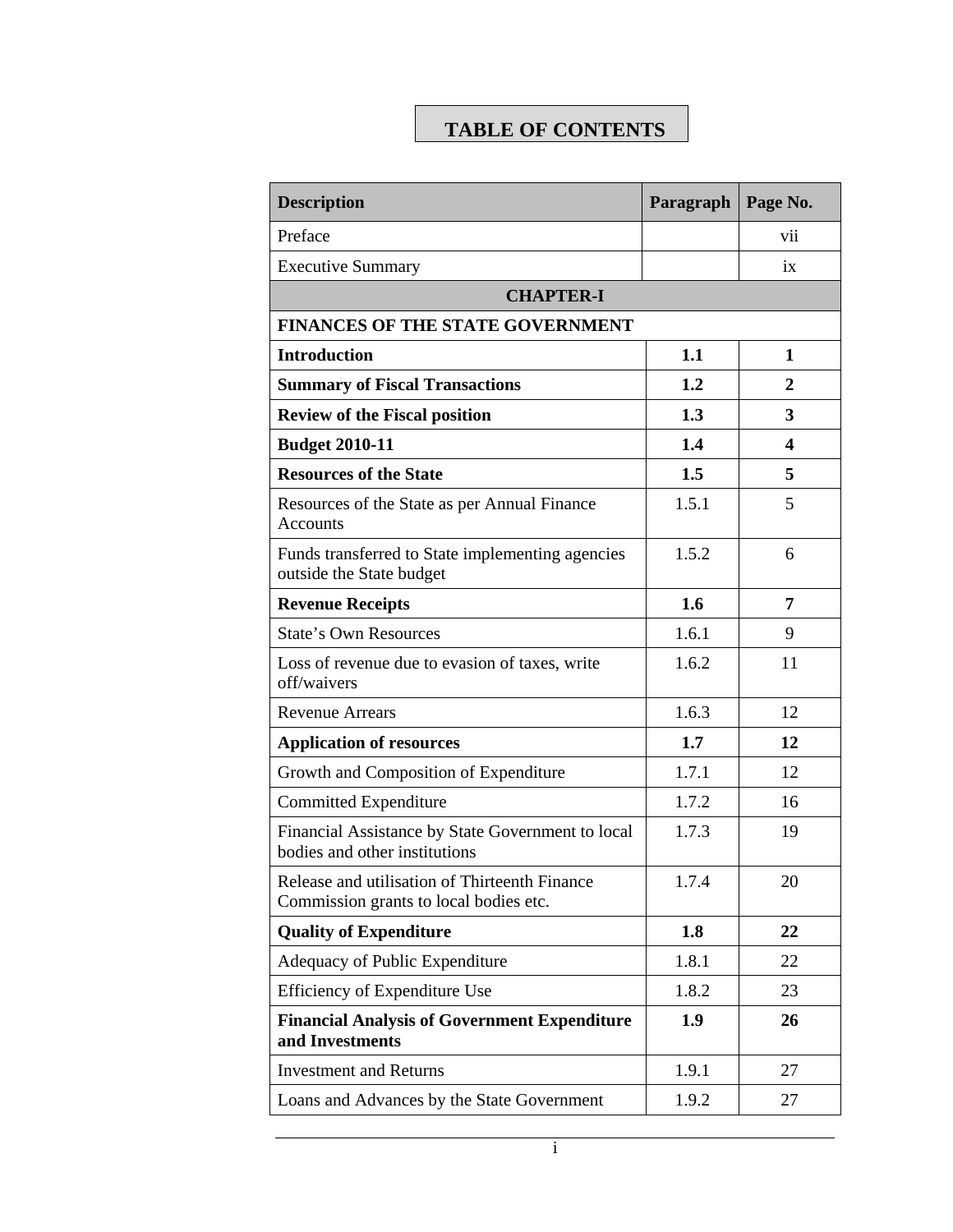| <b>Description</b>                                                            | Paragraph | Page No. |
|-------------------------------------------------------------------------------|-----------|----------|
| Cash Balances and Investment of Cash Balances                                 | 1.9.3     | 28       |
| <b>Assets and Liabilities</b>                                                 | 1.10      | 29       |
| Growth and composition of Assets and Liabilities                              | 1.10.1    | 29       |
| <b>Fiscal Liabilities</b>                                                     | 1.10.2    | 30       |
| <b>Status of Guarantees - Contingent Liabilities</b>                          | 1.10.3    | 31       |
| <b>Debt Sustainability</b>                                                    | 1.11      | 32       |
| <b>Debt Stabilisation</b>                                                     | 1.11.1    | 33       |
| Sufficiency of Non-debt receipts                                              | 1.11.2    | 33       |
| Net availability of funds                                                     | 1.11.3    | 33       |
| Maturity Profile of State Debt                                                | 1.11.4    | 34       |
| <b>Fiscal imbalances</b>                                                      | 1.12      | 35       |
| Trends of deficits                                                            | 1.12.1    | 35       |
| Components of fiscal deficit and its financing<br>pattern                     | 1.12.2    | 36       |
| <b>Quality of Deficit/Surplus</b>                                             | 1.12.3    | 37       |
| <b>Conclusion</b>                                                             | 1.13      | 38       |
| <b>Recommendations</b>                                                        | 1.14      | 39       |
| <b>CHAPTER-II</b>                                                             |           |          |
| FINANCIAL MANAGEMENT AND BUDGETARY CONTROL                                    |           |          |
| <b>Introduction</b>                                                           | 2.1       | 41       |
| <b>Summary of Appropriation Accounts</b>                                      | 2.2       | 41       |
| <b>Financial accountability and budget</b><br>management                      | 2.3       | 43       |
| Appropriation vis-à-vis allocative priorities                                 | 2.3.1     | 43       |
| Persistent savings                                                            | 2.3.2     | 45       |
| Excess expenditure under schemes                                              | 2.3.3     | 46       |
| Unutilised provisions under schemes                                           | 2.3.4     | 46       |
| Excess over provisions relating to previous years<br>requiring regularisation | 2.3.5     | 46       |
| Excess over provisions during 2010-11 requiring<br>regularisation             | 2.3.6     | 47       |
| Unnecessary/Excessive/Inadequate<br>supplementary provision                   | 2.3.7     | 48       |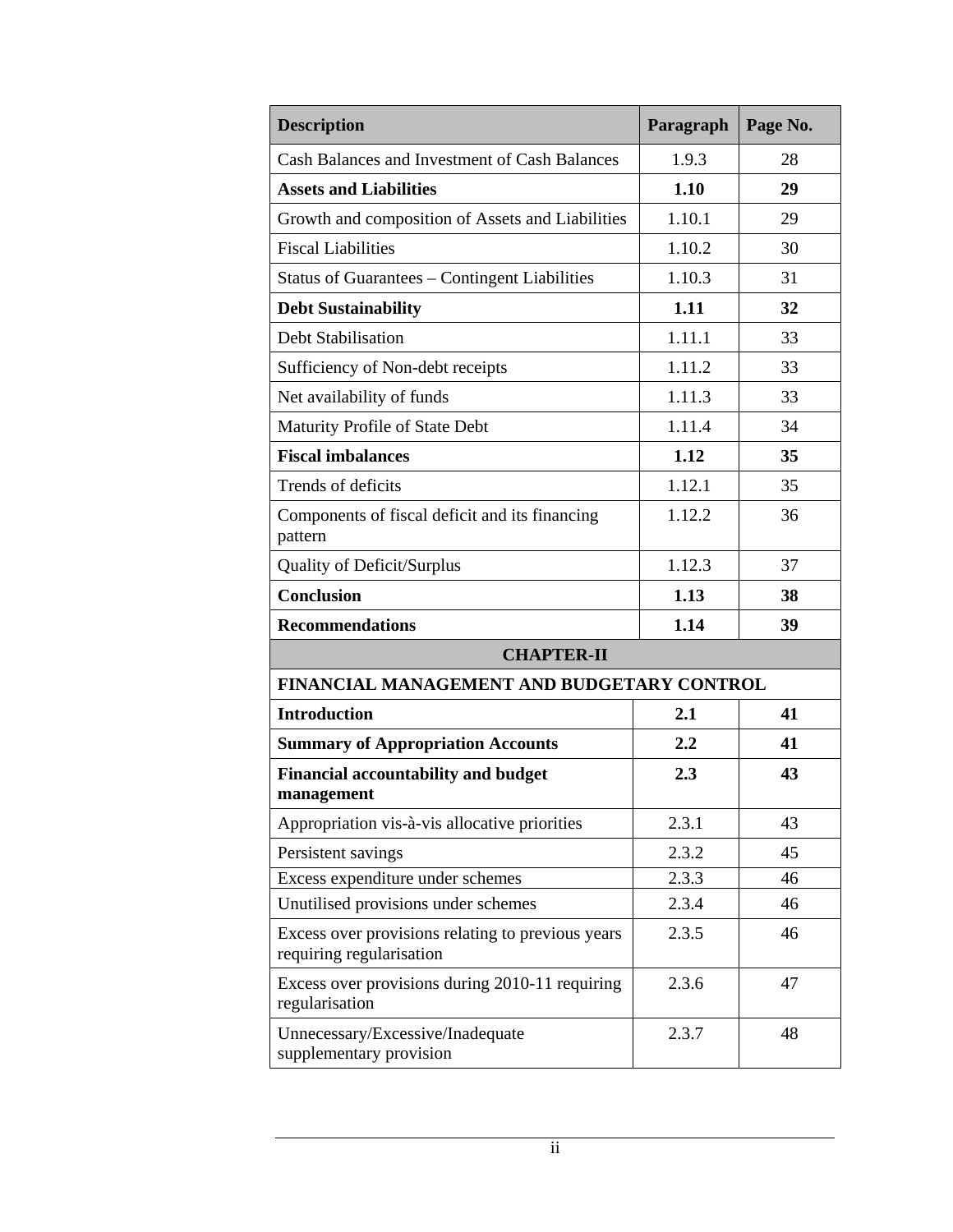| <b>Description</b>                                                                                                                     | Paragraph | Page No. |
|----------------------------------------------------------------------------------------------------------------------------------------|-----------|----------|
| Excessive/unnecessary re-appropriation/<br>surrender of funds                                                                          | 2.3.8     | 48       |
| Defective sanctions for re-appropriation/<br>surrender of funds                                                                        | 2.3.9     | 48       |
| Substantial surrenders                                                                                                                 | 2.3.10    | 49       |
| Unrealistic and injudicious surrenders                                                                                                 | 2.3.11    | 49       |
| Anticipated savings not surrendered                                                                                                    | 2.3.12    | 49       |
| Rush of expenditure                                                                                                                    | 2.3.13    | 50       |
| Misclassification of budget provisions in demand<br>for grant                                                                          | 2.3.14    | 51       |
| <b>Outcome of Review of Selected Grants</b>                                                                                            | 2.4       | 51       |
| Defective preparation of budget and budgetary<br>control                                                                               | 2.4.1     | 51       |
| Parking of funds under Civil Deposit                                                                                                   | 2.4.2     | 52       |
| Rush of expenditure in March                                                                                                           | 2.4.3     | 52       |
| <b>Conclusion</b>                                                                                                                      | 2.5       | 53       |
| <b>Recommendations</b>                                                                                                                 | 2.6       | 53       |
| <b>CHAPTER-III</b>                                                                                                                     |           |          |
| <b>FINANCIAL REPORTING</b>                                                                                                             |           |          |
| Delay in furnishing utilization certificates                                                                                           | 3.1       | 55       |
| Delays in submission of accounts/audit<br>reports of autonomous bodies                                                                 | 3.2       | 55       |
| Misappropriations, losses, defalcations, etc.                                                                                          | 3.3       | 56       |
| Pendency in submission of DCC Bills, Non-<br>reconciliation of Departmental figures and<br><b>Non-adjustment of Temporary Advances</b> | 3.4       | 57       |
| Pendency in submission of Detailed<br><b>Countersigned Contingent Bills against Abstract</b><br><b>Contingent Bills</b>                | 3.4.1     | 57       |
| Reconciliation of Receipts and Expenditure                                                                                             | 3.4.2     | 58       |
| Non-adjustment of temporary advances                                                                                                   | 3.4.3     | 59       |
| Delay in Rendition of Accounts                                                                                                         | 3.4.4     | 60       |
| <b>Personal Deposit Accounts</b>                                                                                                       | 3.5       | 60       |
| <b>Conclusion</b>                                                                                                                      | 3.6       | 62       |
| <b>Recommendations</b>                                                                                                                 | 3.7       | 63       |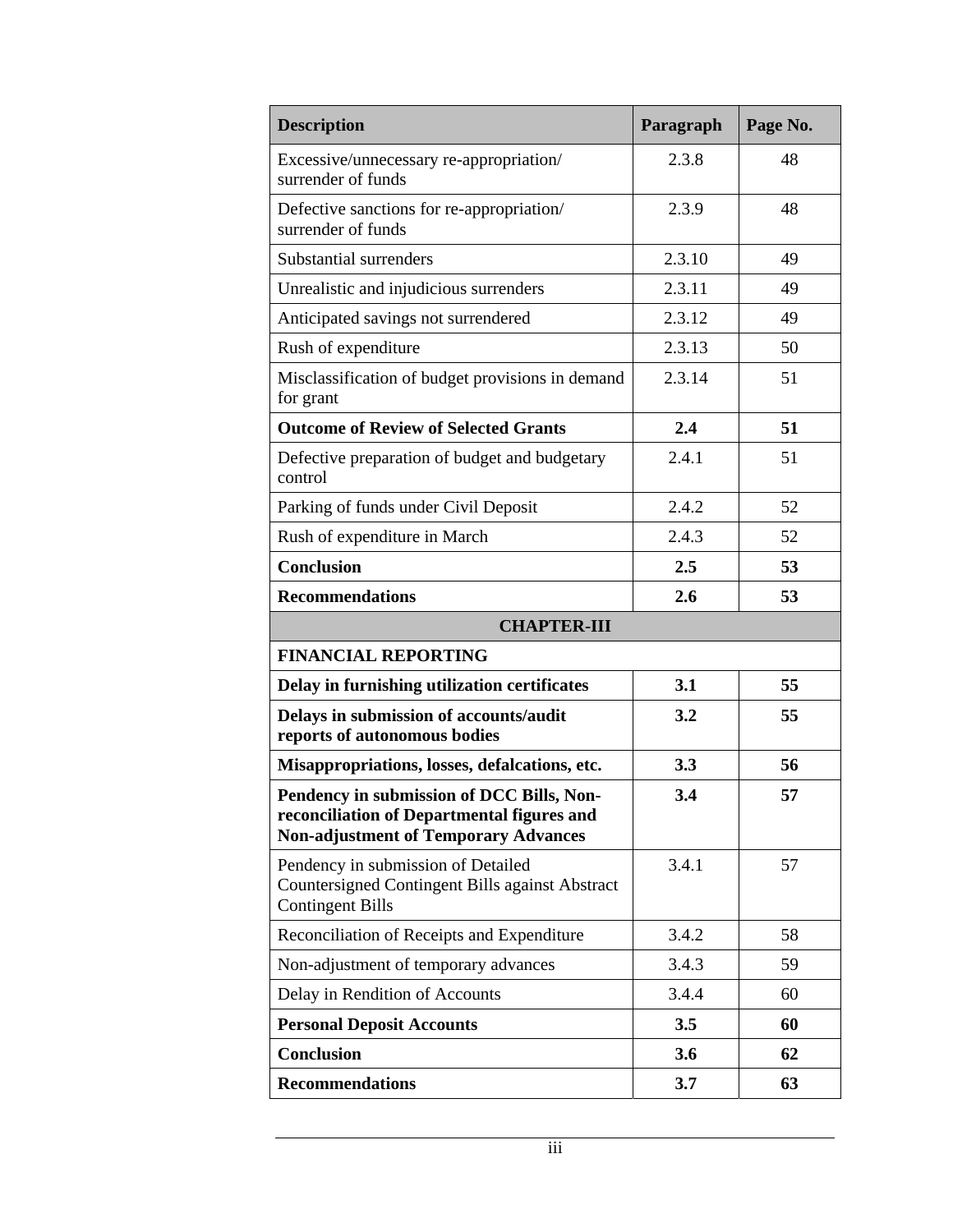#### **APPENDICES**

| Sl. No.                   | <b>Particulars</b>                                                                                                                                                                          | Page No. |
|---------------------------|---------------------------------------------------------------------------------------------------------------------------------------------------------------------------------------------|----------|
| 1.1                       | State Profile (Madhya Pradesh)                                                                                                                                                              | 65       |
| 1.2 PART-<br>A            | <b>Structure and Form of Government Accounts</b>                                                                                                                                            | 66       |
| 1.2 PART-<br>B            | <b>Layout of Finance Accounts</b>                                                                                                                                                           | 66       |
| 1.2 PART-<br>$\mathsf{C}$ | Statement showing apportionment of assets and<br>liabilities of the erstwhile State of Madhya Pradesh<br>as on 31 March 2011 between successor States of<br>Madhya Pradesh and Chhattisgarh | 68       |
| 1.3 PART-<br>A            | Methodology adopted for the assessment of fiscal<br>position                                                                                                                                | 69       |
| 1.3 PART-<br>B            | <b>Fiscal Responsibility and Budget Management</b><br>(FRBM) Act, 2005                                                                                                                      | 71       |
| 1.3 PART-<br>$\mathsf{C}$ | Trends in select fiscal indicators                                                                                                                                                          | 72       |
| 1.4                       | Time series data on the State Government finances                                                                                                                                           | 73       |
| 1.5 PART-<br>A            | Abstract of receipts and disbursements for the year<br>2010-11                                                                                                                              | 76       |
| 1.5 PART-<br>B            | Summarised financial position of the Government<br>of Madhya Pradesh as on 31 March 2011                                                                                                    | 80       |
| 1.6                       | Details showing the collection of tax and non-tax<br>revenue in respect of Major Components and<br>expenditure incurred on their collection                                                 | 82       |
| 1.7                       | showing the cost of Operations<br>Details<br>and<br>Maintenance charges (O&M) in respect of major<br>components incurred in non-tax revenue                                                 | 83       |
| 1.8                       | Funds transferred directly from Government of<br>India to Non-Government Organisations/ Voluntary<br>Organisation for $\overline{\xi}$ 25 lakh or more each during<br>2010-11               | 84       |
| 1.9                       | Financial position of Statutory Corporations/<br>Government Companies as on 31 March 2011<br>running in loss for the latest year for which<br>accounts were finalised                       | 86       |
| 2.1                       | Statement of various grants/appropriations where<br>saving was more than $\bar{\tau}$ 10 crore and more than 20<br>per cent of the total provision                                          | 87       |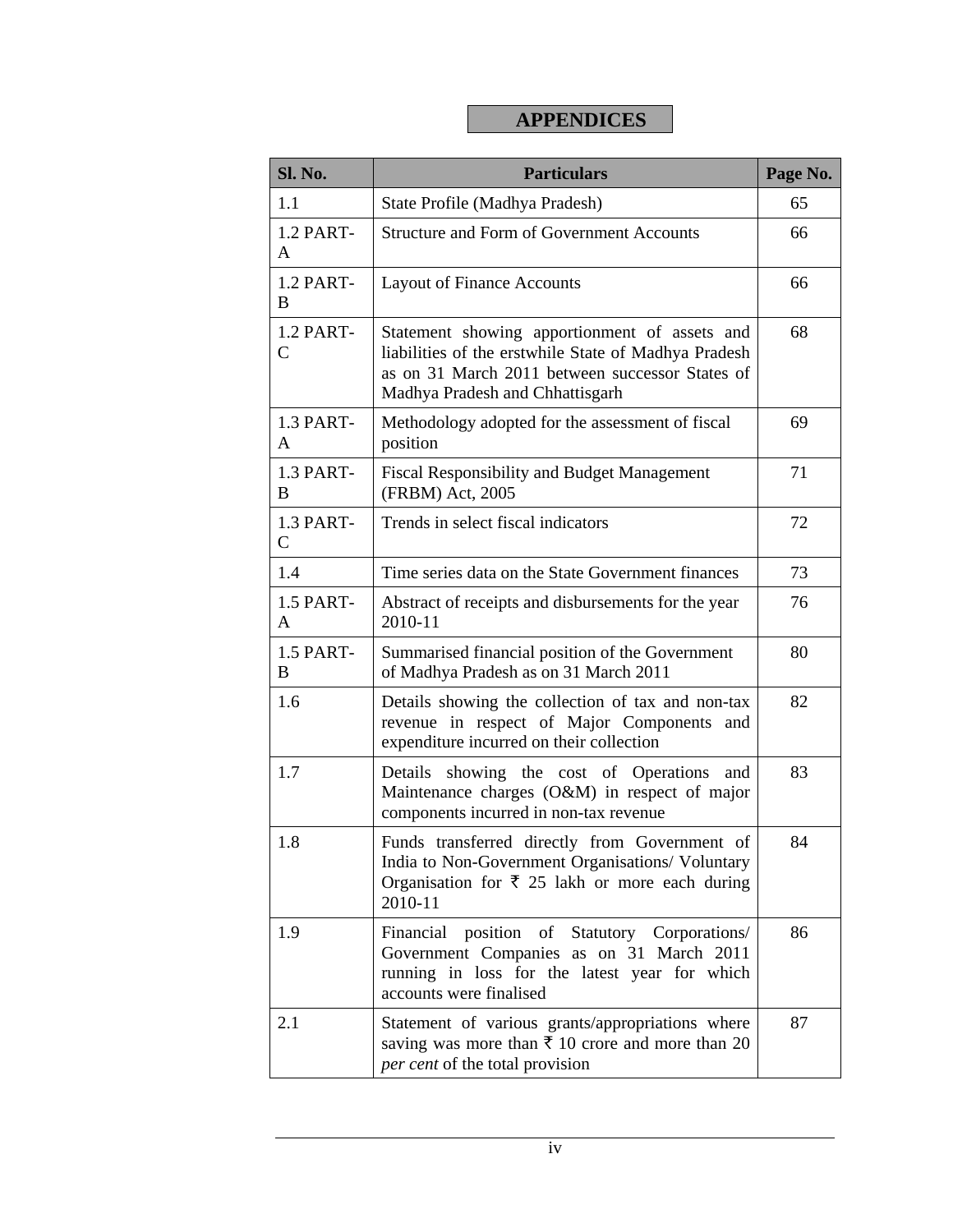| Sl. No. | <b>Particulars</b>                                                                                                                                                                          | Page No. |
|---------|---------------------------------------------------------------------------------------------------------------------------------------------------------------------------------------------|----------|
| 2.2(A)  | of<br>various<br>schemes<br>Statement<br>under<br>grants/appropriations where expenditure was more<br>than $\bar{x}$ 10 crore each and also more than 20 per<br>cent of the total provision | 89       |
| 2.2(B)  | Cases of schemes in which entire provision of<br>₹ Five crore or more remained unutilized                                                                                                   | 92       |
| 2.3     | Excess over provision of previous years requiring<br>regularization                                                                                                                         | 98       |
| 2.4     | Cases where supplementary provision ( $\bar{\tau}$ 50 lakh or<br>more in each case) proved unnecessary                                                                                      | 101      |
| 2.5     | Cases where<br>supplementary provision<br>proved<br>excessive                                                                                                                               | 103      |
| 2.6     | Statement of various grants/appropriation where<br>supplementary provision proved insufficient                                                                                              | 106      |
| 2.7     | Excessive/unnecessary re-appropriation/surrender<br>of funds                                                                                                                                | 107      |
| 2.8     | Defective sanction for re-appropriations/surrenders                                                                                                                                         | 110      |
| 2.9     | Results of review of substantial surrenders made<br>during the year                                                                                                                         | 111      |
| 2.10    | Surrenders in excess of actual savings ( $\bar{\tau}$ 50 lakh or<br>more)                                                                                                                   | 117      |
| 2.11    | Statement of various grants/appropriations in which<br>savings occurred but no part of which had been<br>surrendered                                                                        | 118      |
| 2.12    | Details of savings of $\overline{\xi}$ one crore and above not<br>surrendered<br>(Excluding the cases given in Appendix 2.11)                                                               | 119      |
| 2.13    | Cases of surrender of funds in excess of ₹ 10 crore<br>on 31 March 2011                                                                                                                     | 121      |
| 2.14    | Rush of Expenditure                                                                                                                                                                         | 123      |
| 2.15    | Statement showing transfer of funds to 8443-Civil<br>Deposit-800-Other Deposits in respect of Central<br>Scheme                                                                             | 128      |
| 2.16(A) | Statement showing provision under 63-Machines<br>and 64-Major Construction Works relating to<br>capital section classified in revenue section                                               | 131      |
| 2.16(B) | Statement showing provision under 42-Grant in aid<br>relating to revenue section classified in capital<br>section                                                                           | 132      |
| 2.17    | Substantial savings of more the ₹ two crore and<br>more than 20 per cent of provision under schemes<br>of selected grants                                                                   | 133      |